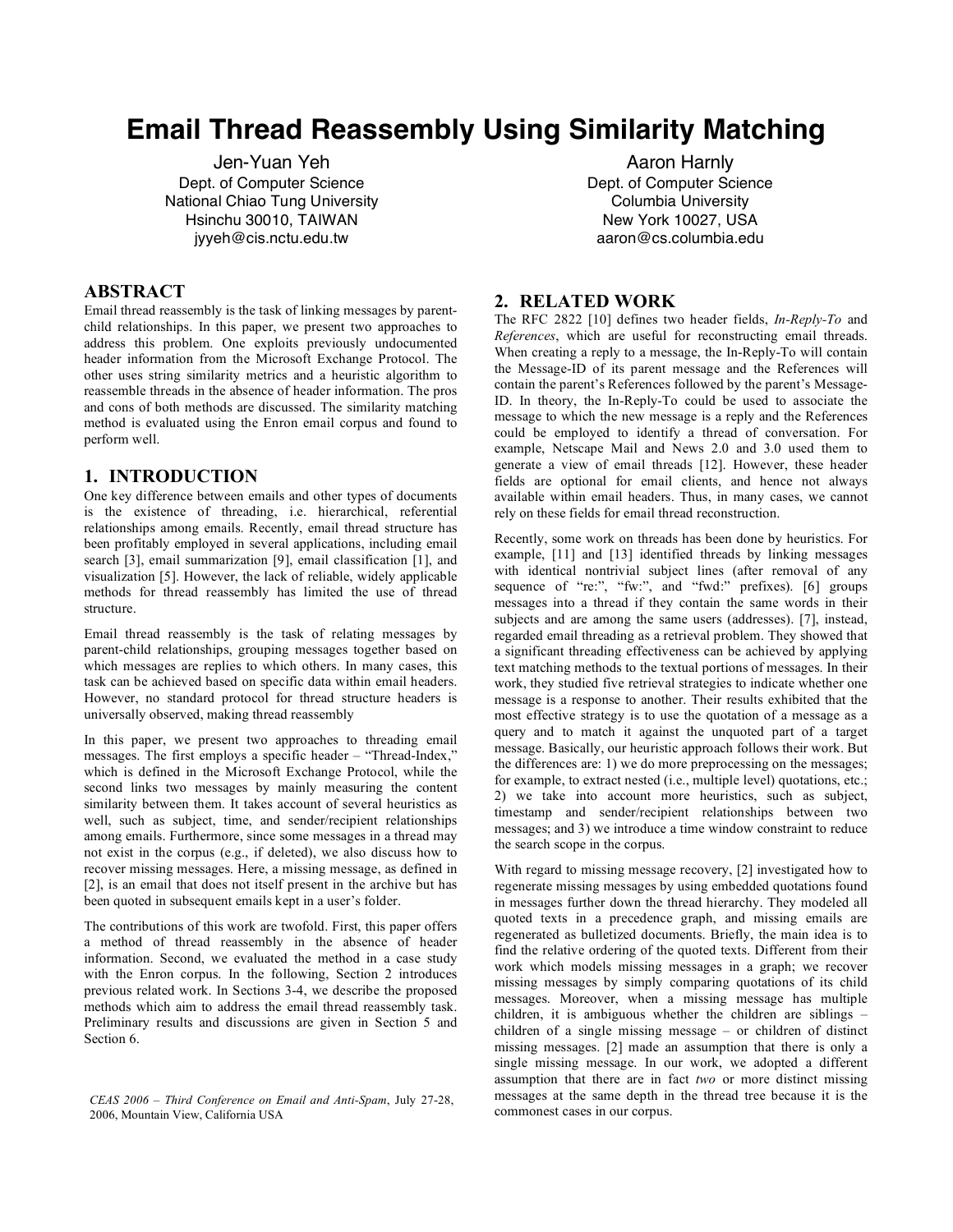# **3. APPROACH 1: USING MICROSOFT'S EXCHANGE HEADER – "Thread-Index"**

One particular header field, called "Thread-Index," is defined in the Microsoft Exchange Protocol [8]. This field is computed from message references and can be used for associating multiple messages to an email thread. An email client, such as Microsoft Outlook, can take advantage of this information to identify messages in a conversation thread. However, to our best knowledge, there is no public information about how it is encoded and how to decode it.

Fortunately, according to our observations, some clues can be exploited to obtain the depth of a message in the thread tree and to identify the message which a particular message replied to. The observations are:

- The initial message of an email thread has a 32-byte index which ends with two successive equal signs.
- A child message has an index which starts with the same index with its parent but an additional string of 4 or 8 bytes are appended and ends with 0 or 1 equal signs.

For example, given an initial message *e* with an index **AcGXl3h6/aqR2J+SSd+tice/4fZrqw**== and a message *e'* with **AcGXl3h6/aqR2J+SSd+tice/4fZrqw**AACuRA, *e'* is the message which replies to *e*.

To be more specific, Table 1 shows that  $E_1$  with a 32-byte index is the initial message,  $E_2$  with a (32+4)-byte index replies to  $E_1$ ,  $E_3$ with a  $(32+4+8)$ -byte replies to E<sub>2</sub>, E<sub>4</sub> with a  $(32+4+8+8)$ -byte replies to  $E_3$ . A pattern of 4-8-8 for the appending bytes repeats in the following successive messages. In this manner one can obtain the depth of a message in the email thread. Also, a message's parent can be found by looking for the same prefix with a correct length of index.

#### **Table 1. An illustration of the index length relations which indicates the parent-child relationships**

| Email                | Depth                | <b>Index Length</b>         |
|----------------------|----------------------|-----------------------------|
|                      |                      | $L_1 = 32$                  |
|                      |                      | $L_2 = L_1 + 4$             |
|                      |                      | $L_3 = L_2 + 8$             |
|                      |                      | $L_4 = L_3 + 8$             |
| $\ddot{\phantom{0}}$ | $\ddot{\phantom{0}}$ | the $4-8-8$ pattern repeats |

# **4. APPROACH 2: USING SIMILARITY MATCHING AND HEURISTICS**

# **4.1 Preprocessing**

Before applying the proposed similarity matching algorithm, there are five preprocessing steps:

#### 1) *Duplicate message grouping*

In a large email corpus, it is common that identical messages exist in at least two people's mail-folders; for example, A's *Sent* folder and B's *Inbox* folder. Duplicate messages are grouped by looking for the same datetime, subject, message body, and From/To/Cc/Bcc headers. Here, datetime denotes the sent/received timestamp. Due to the vagaries of modern networking, two identical messages (e.g., the sent message and its corresponding received message) do not always have the same timestamps. To reflect this, two messages exchanged within a

time interval of *D* days are allowed to be grouped together. In our implementation, *D* was set to one. (This is the most common case in our corpus. However, in some cases, the gap could be more than one day.)

#### 2) *Datetime normalization*

This step converts the timestamp of each message into a corresponding timestamp in the same time zone. This makes it easy to sort messages by time and to get the time difference of two messages.

#### 3) *Subject normalization*

This step removes common prefixes and suffixes, such as 'RE:,' 'FW:,' 'FWD:,' etc. from the email subject line.

#### 4) *Sender/ recipient identification and normalization*

This step uses a variety of heuristics to identify email addresses that are likely to be owned by the same individual. Pairs of email addresses are identified as belonging to the same individual if the pair meets any of the following criteria:

- In the same email, one address is in the RFC 2822 'From' header, and the other in the Microsoft-specific 'Exchange-From' header.
- Both addresses are in 'From' headers in different emails in a mailbox folder that appears to be a 'Sent Mail' folder (e.g., has the word 'sent' in its name).
- The addresses are labeled with the same name, e.g., "Bob Jones", in emails that otherwise have identical senders and recipients. This acknowledges that two different people may have the same name, but assumes that two such people are unlikely to have exactly overlapping sets of correspondents.

#### 5) *Reply and quotation extraction*

We manually defined in total three types of splitters to separate reply and quotations for each message<sup>1</sup>. Splitter-related header information is also extracted and then used to recover headers for missing messages (discussed in Section 4.3). Table 22 lists all splitters that we used, where <*person*> can be any person name/email address, <*datetime*> can be any date/date+time, [-| ]+ denotes a repeat pattern of the character '\_'/'-'. Each type of splitter can be followed by an arbitrary subset of email headers (i.e., splitter-related header information). Among these splitters, some are Enron corpus-specific and some are defined for general purposes. We believe these splitters can cover almost all general uses. In the Enron corpus, the most common splitters are Types 1.15, 1.5, 2.1, and 3.2.

Below gives an example of Type 1.15 indicating that Line 1 is the splitter, which denotes the start of a quotation, and Lines 2-5 are splitter-related information.

| <i>Line 1</i> ------Original Message-----                                  |
|----------------------------------------------------------------------------|
| <i>Line 2</i> From: James Wills $\leq$ wills $3$ @swbell.net $\geq$ @ENRON |
| <i>Line 3</i> Sent: Wednesday, November 14, 2001 1:38 PM                   |
| <i>Line 4</i> To: pallen70@hotmail.com; pallen@enron.com                   |
| Line 5 Subject: Re: new PO available                                       |
|                                                                            |

 $1$  In a small experiment, 98% of 1,000 randomly selected emails were correctly separated into reply and multiple-level quotations.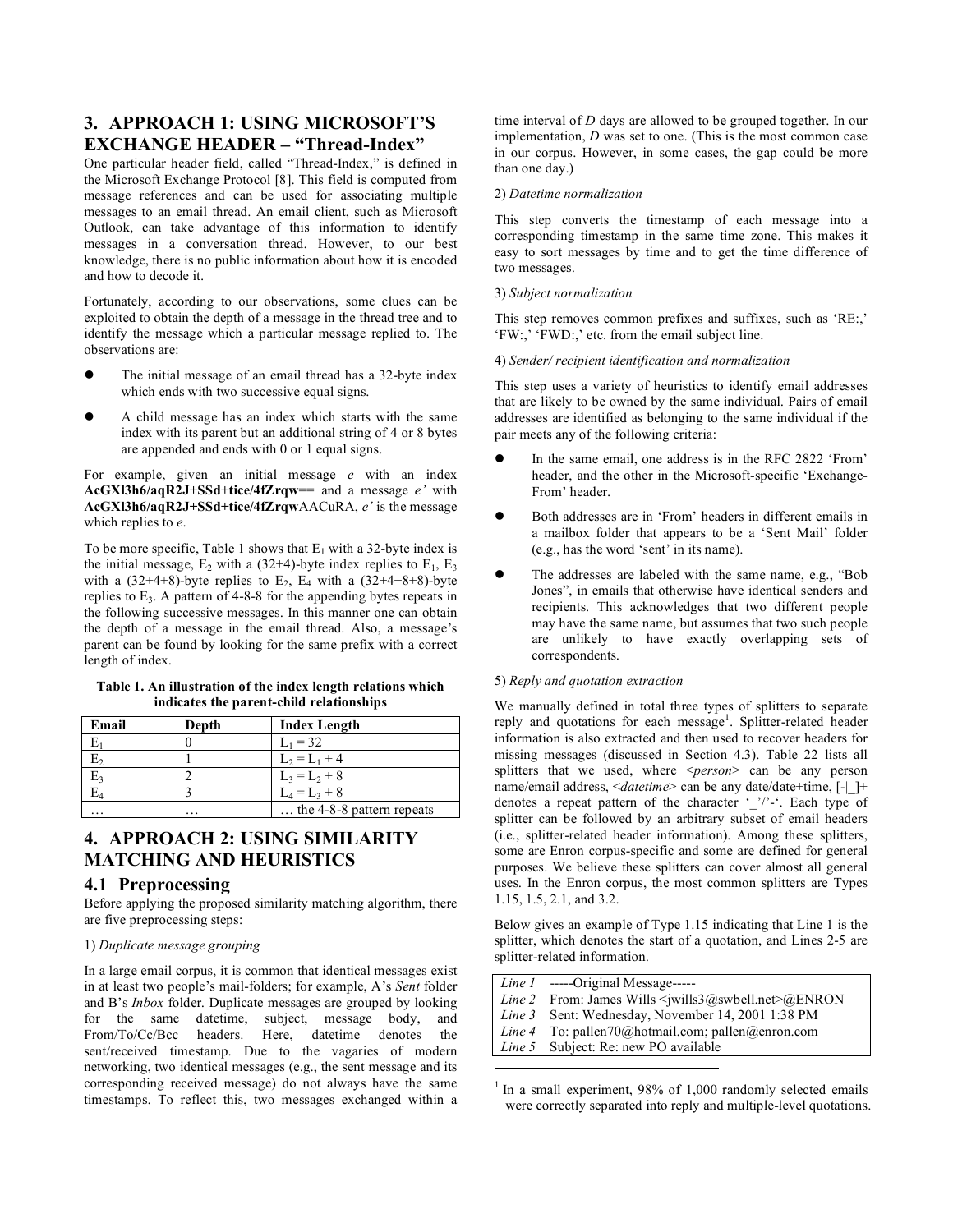Currently we handle only two general cases for reply and quotations extraction. One is the case that the reply part is put before the quotations and the other is that the quotations come before the reply. More complicated cases, such as a reply interleaved with quoted material, are not taken into account. This phenomenon appeared to be quite rare in the Enron corpus; however, for handling general Internet email it would be a worthwhile addition[2]. Signatures were simply regarded as part of the reply or quotation, and not identified or filtered as part of the thread reconstruction algorithm; indeed, signatures were often valuable spans of text for distinguishing one person's reply from another's.

|  |  |  | Table 2. Splitters defined to separate reply and quotations |
|--|--|--|-------------------------------------------------------------|
|  |  |  |                                                             |

| Type 1         |                                                                  |
|----------------|------------------------------------------------------------------|
| 1              | [-]+ Auto forwarded by <anything> [-]+</anything>                |
| $\overline{c}$ | [-]+ Begin forwarded message [-]+                                |
| $\overline{3}$ | [-]+ cc:Mail Forwarded [-]+                                      |
| $\overline{4}$ | <sup>1+</sup> Forward Header [ <sup>1+</sup>                     |
| 5              | $[-]$ + Forwarded by $\leq person$ > on $\leq$ datetime> $[-]$ + |
| $\overline{6}$ | [-]+ Forwarded Letter [-]+                                       |
| $\sqrt{ }$     | [-]+ Forwarded Message: [-]+                                     |
| $\sqrt{8}$     | [-]+ Forwarded Message Follows [-]+                              |
| 9              | $[-]$ + Forwarded on $\le$ <i>datetime</i> > [-]+                |
| 10             | [-]+ Forwarded with Changes [-]+                                 |
| 11             | $[-]$ + Inline attachment follows $[-]$ +                        |
| 12             | [-]+ Mensaje original [-]+                                       |
| 13             | Note: Forwarded Message Attached                                 |
| 14             | [-]+ Original Appointment [-]+                                   |
| 15             | [-]+ Original Message [-]+                                       |
| 16             | $[-] + Original Text [-] +$                                      |
| 17             | --]+ Reply Separator [-]+                                        |
| 18             | $\left +\right $ Reply Separator $\left +\right $                |
| 19             | [-]+ Start of forwarded message [-]+                             |
| Type 2         |                                                                  |
| $\mathbf{1}$   | <person> <datetime></datetime></person>                          |
| $\sqrt{2}$     | " <person>" <datetime>&gt;&gt;&gt;</datetime></person>           |
| $\overline{3}$ | " <person>" wrote:</person>                                      |
| Type 3         |                                                                  |
| $\mathbf{1}$   | starts by $>$                                                    |
| $\overline{c}$ | starts by From: <person></person>                                |
| $\overline{3}$ | starts by other mail headers, e.g., Received:                    |

# **4.2 The Algorithm**

In essence, this reassembly algorithm is based on the phenomenon that a child message often quotes the text from its parent. The algorithm, given below, is a *single-pass* threading method which regards each message as an initial thread and then recursively find all its successors to form a complete thread structure.

*Similarity Matching Thread Reassembly Algorithm:*

Input: a set of messages

Output: a set of email threads

1. Sort all messages in the chronological order.

- 2. Regard each message *m* as an initial thread *T*, and collect all messages into *M*, a) which fall within a pre-defined time window, and b) which have the same normalized subject with *m*'s.
- 3. For each message  $m_i$ ,  $m_i \in M$ , put it into *T* if *FindParent*( $m_i$ ,  $T$ ) != NULL. Go to Step 2 until every  $m_i$ in *M* is examined.

*FindParent*( $m_i$ ,  $T$ ) is the procedure to determine a best parent in  $T$ for  $m_i$ . It finds a message  $m_i$  which has the highest similarity with  $m<sub>i</sub>$  and meanwhile keeps a sender/recipient relationship between *mj* and *mi*. We use *unigram overlap* as the metric to measure similarity between any two messages. The unigram overlap metric is computed as the number of unique shared words between two messages, divided by the total number of the union of unique words in both two messages.

The assumptions of the procedure *FindParent* are:

- A child message can be either a reply or a forward to at most one parent message in the existing thread.
- Missing messages, as introduced in Section 1, could exist in an email thread.

Based on these assumptions and the observations of user behaviors in email usage, five cases are examined sequentially in the procedure. Once a case is satisfied, the procedure ends and returns a best parent for  $m_i$  or null if no parent can be found.

*Case I*: for all  $m_j$  in *T* where exists a recipient  $r_{j,l}$  of  $m_j$ ,  $r_{j,l}$  is  $m_i$ 's sender and a recipient  $r_{i,k}$  of  $m_i$ ,  $r_{i,k}$  is  $m_j$ 's sender

Find an  $m_i$  with the highest similarity of  $m_i$ 's latest quotation (if there has multiple-level quotations) and  $m_i$ 's reply:

- if the similarity between  $m_i$  and  $m_j$  is greater than a predefined threshold  $\alpha$ , return  $m_i$ ,
- otherwise, return an  $m_i$  with the closest timestamp to  $m_i$ .

*Case II*: for all  $m_i$  not satisfying Case I in *T* where exists a recipient  $r_{j,l}$  of  $m_j$ ,  $r_{j,l}$  is  $m_i$ 's sender

Find an  $m_i$  with the highest similarity of  $m_i$ 's latest quotation (if there has multiple-level quotations) and *mj*'s reply:

- if the similarity between  $m_i$  and  $m_j$  is greater than a predefined threshold β, return *mj*,
- otherwise, continue to examine Case III.

*Case III*: for all  $m_i$  not satisfying Cases I-II in *T* where  $m_i$ 's sender is *mi*'s sender

Find an  $m_i$  with the highest similarity of  $m_i$ 's latest quotation (if there has multiple-level quotations) and *mj*'s reply:

- if the similarity between  $m_i$  and  $m_j$  is greater than a predefined threshold β, return *mj*,
- otherwise, continue to examine Case IV.

*Case IV*: for all *mj* not satisfying Cases I-III in *T*

Find an  $m_i$  with the highest similarity of either  $m_i$ 's part of quotations and *mj*'s reply or *mi*'s part of quotations and *mj*'s part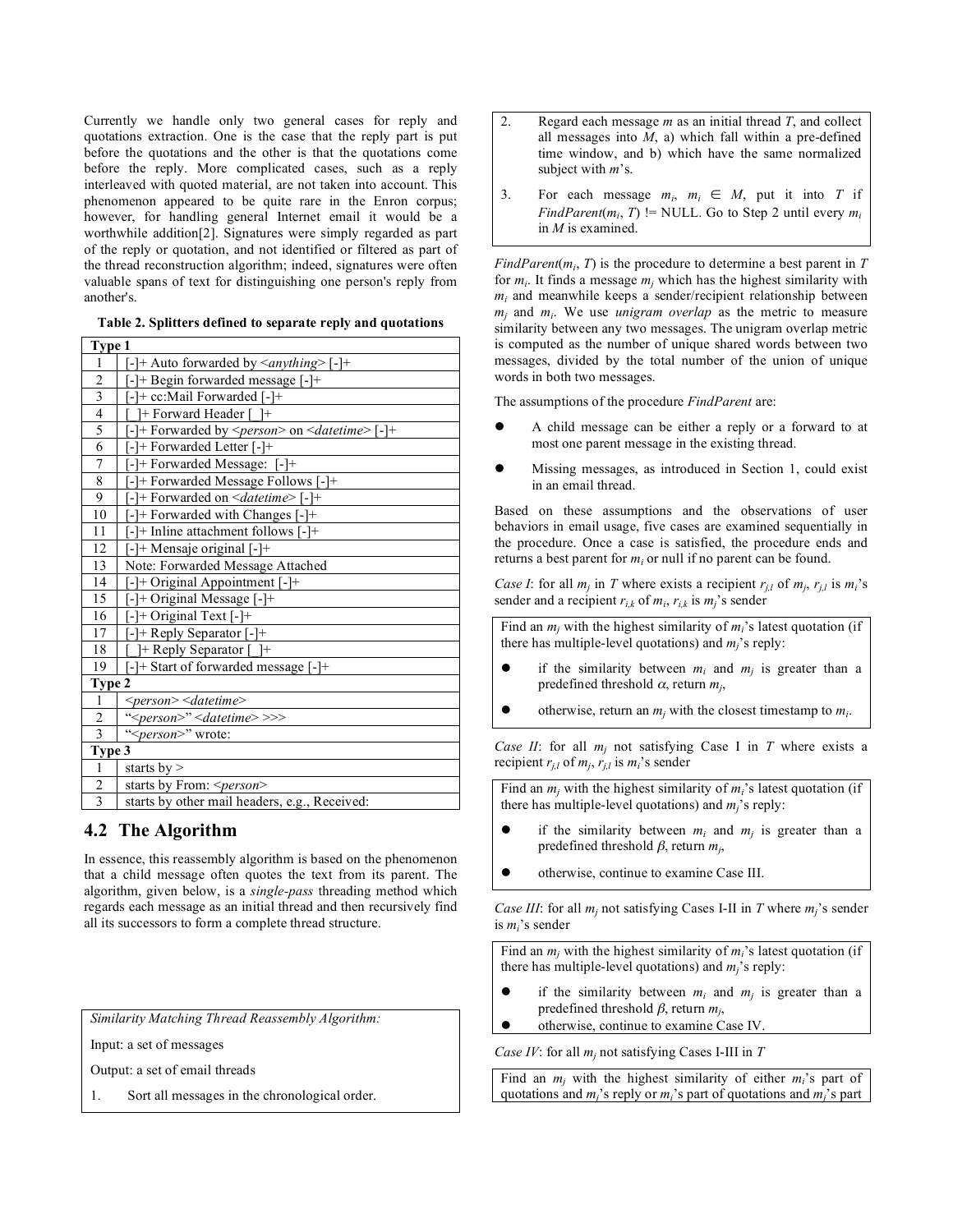of quotations:

- if the similarity between  $m_i$  and  $m_j$  is greater than a predefined threshold  $γ$ , return  $m<sub>j</sub>$  but also add one missing message label between  $m_i$  and  $m_j$ ,
- otherwise, continue to examine Case V.

*Case V*: No suitable parent in *T* for *mi*

Return NULL.

Figure 1 gives examples to explain what kind of parent-child relation between  $m_i$  and  $m_j$  that each case covers. In the figure,  $R_i$ denotes the reply part of  $m_i$ ,  $Q_{i,t}$  means pieces of all quotations in  $m_i$ , and a link between  $m_i$  and  $m_j$  presents a parent-child relation. In general, Case I has the strongest constraint with the sender/recipient relationship – the sender of the parent message is one of the recipients of the child message and the sender of the child message is one of the recipients of the parent message. This is the most common user behavior of email communications, that is, direct replies. Since the constraint is kept in Case I, the algorithm assumes that a message with the closest timestamp is the parent while there is no suitable message with a high enough similarity. Case II considers the situation that the sender of the child message matches one of the recipients of the parent message; for example, a forwarded message. Similarly, Case III covers the case that a message was forwarded by the sender of the parent message. Case IV takes care of cases when there is at least one missing message between *mi* and *mj*.

## **4.3 Missing Message Recovery**

Recall that in Case IV in the procedure *FindParent*, there will be missing messages in the thread. Missing message recovery attempts to identify and recover messages which are not present in the email corpus, but whose content can be extracted from quoted texts in extant messages.

A thread may have one or more sequential missing messages in a path from an extant parent message to an extant descendent. For each such sequence of *n* missing messages  $m_i$ ,..., $m_{i+n}$ , the algorithm examines the sequence of extant parent message, missing messages, and extant descendent (*mi-1*, *mi*, …, *mi+n*,  $m_{i+n+1}$ ). If a sequence of quoted text fragments *q* in the descendent message  $m_{i+n+1}$  can be found such that  $q_{n+1}$  is highly similar to the nonquoted text of parent message  $m_{i-1}$ , then the sequence of quoted fragments is assumed to contain a portion of the text of each of the missing messages. The longest such contiguous chain of missing messages that our algorithm recovered in the Enron corpus was of length six.

When a missing message has multiple children, it is ambiguous whether the children are siblings – children of a single missing message – or "cousins", i.e., children of distinct missing messages. When the quoted material in each child is identical, it is reasonable to assume that both are replies to a single missing message. When the quoted material in each child differs, however, which conclusion is drawn depends on whether quotations are assumed to be partial or complete. For example, consider a parent message asking, "Will you be at the meeting?", with a single missing message, and two descendent messages, one stating, "See you there!" with quoted text "Yes.", and the other stating "Too bad," with quoted text "No." Two inferences are possible. Under a "partial quotation" assumption, there is a single missing message,

containing both the text "Yes" and the text "No", which was selectively quoted by different respondents. Or, under a "complete quotation" assumption, there are in fact *two* distinct missing messages at the same depth in the thread tree. [2] made the first assumption in their work for partial ordering of partially quoted missing messages. In our work with the Enron corpus, we have found complete quotation to be the common case, and so use that assumption. In general, sophisticated semantic analysis may be required to reliably decide between these two possibilities.



**Figure 1. Illustrations of Case I-IV in** *FindParent***(***mi***,** *T***)**

Finally, we also recover, when possible, the sender and recipients of missing messages. The recipients of a missing message are assumed to include the sender of the descendent message. The sender of the missing message is assumed to be one of the recipients of the parent message. If available, quoted header text or reply separation text is used to make further inference about the sender of the missing message. For example, if the descendent message contains a quoted fragment introduced by the phrase "On July 5, Joe Smith wrote:", the name "Joe Smith" is matched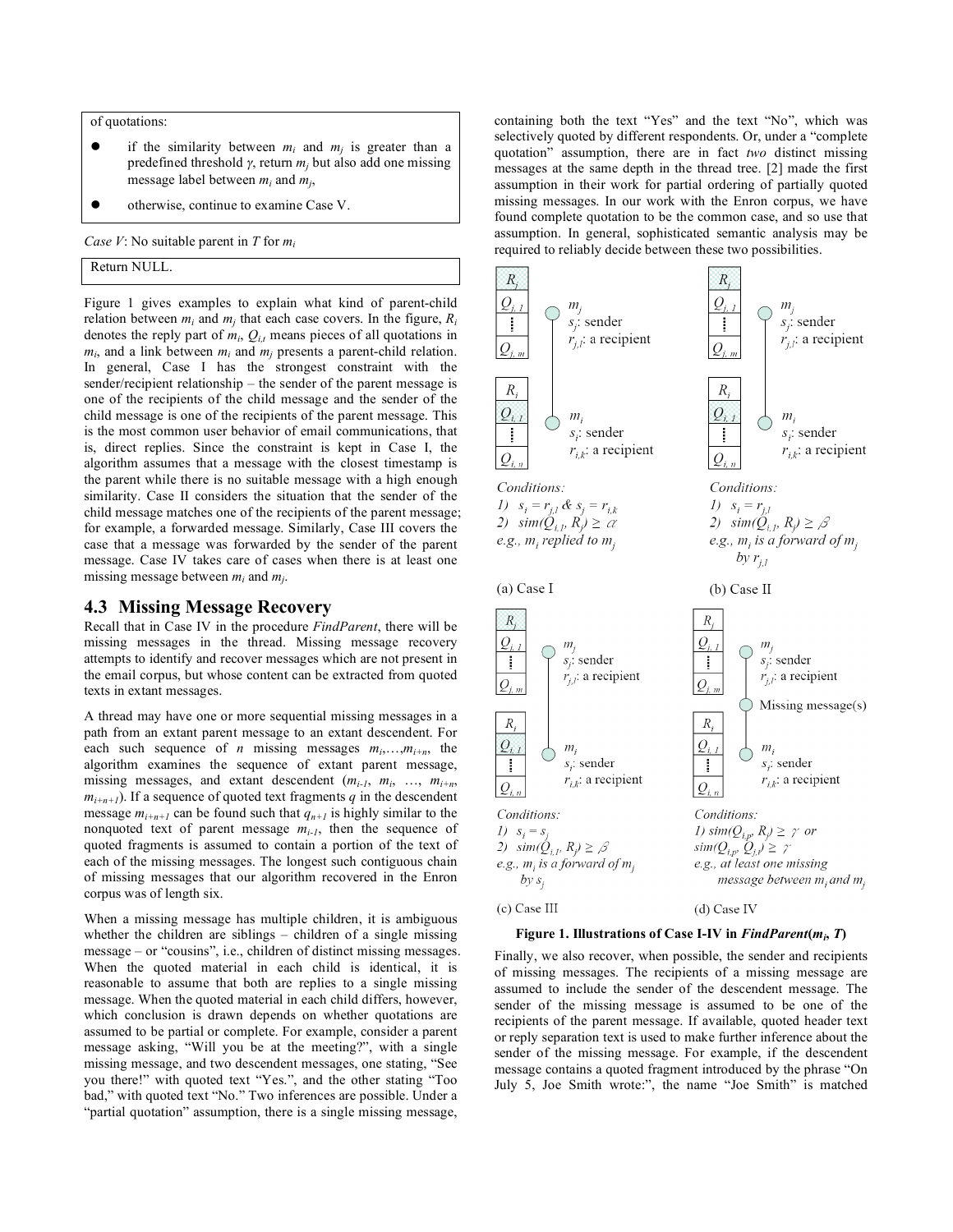against the list of all names known to be used by the recipients of the parent message, and the most similar name chosen.

# **5. EVALUATION**

## **5.1 The Enron Corpus**

Our corpus is the collection of email messages from the Enron Corporation, which was made public by the Federal Energy Regulatory Commission after their investigation of the company. We downloaded all messages from the website. The raw corpus has 1,361,403 messages belonging to 158 mailboxes owned by 149 people. We removed from each mailbox certain computergenerated folders, such as "all\_documents," "discussion\_threads," "contacts," etc. Moreover, we also eliminated by heuristics Exchange-specific files which do not appear to be email messages (e.g., those lacking From or To header fields) and grouped duplicate messages. Our cleaned corpus contains 269,257 unique messages. In average, there are 1,704 messages for each mailbox. The maximum is 16,727 and the minimum is 2. It is interesting to note that the 10 largest mailboxes contain 93,187 messages, or 34.6% of the whole corpus. This indicates that a large number of emails belong to a small group of users.

# **5.2 Evaluation Metric**

The evaluation of email thread reassembly is not easy, since there is no explicit gold standard thread structure information in the Enron corpus. Moreover, it is not feasible to manually identify email threads in a large corpus. Therefore, we conducted an experiment by using threads created by Approach 1 (see Section 3) as a gold standard. This test set consisted of 3,705 threads. The objective is to know whether the similarity-matching algorithm could discover as many parent-child relationships in the gold standard as possible. The metric we reported in this paper is the recall of parent-child relationships identified in the similarity matching threads against those in the gold standard.

Figure 22 illustrates an example of how we calculate the recall value. Two points should be clarified before computing the recall. Firstly, duplicate messages in Approach 1 are grouped by Thread-Index but in Approach 2 (see Section 4) it is done by heuristics. Hence two messages with different subjects could be grouped as identical by Approach 1 but considered distinct messages in Approach 2. For example, messages {C, G} are grouped as duplicates by the gold standard, but not by the similarity matching, as shown in the figure. Secondly, even without missing message recovery, messages not placed in threads by Approach 1 are often found by Approach 2. This is because Thread-Index only exists in the header of messages which are in someone's Inbox. In Approach 2, on the other hand, a message in the *Sent* folder without Thread-Index could be found by similarity matching, provided it has quotations from its parent. See message F in Heuristics in Figure 22 for example.

Considering the above-mentioned factors, we define the recall as:

 $R =$ # of correct parent/child relationships in Approach 2 threads

# of parent/child relationships in the gold standard

For instance, in the Gold Standard, there are 8 relationships, including (A, C), (A, G), (B, C), (B, G), (A, D), (A, E), (B, D), (B, E). The matched relationships in Heuristics are (A, C), (B, C), (A, D), (A, E), (B, D), and (B, E). The recall is  $0.75$  ( $6/8 = 0.75$ ).

Note that we do not report a precision value here because missing messages in the gold standard are often found in the heuristic threads. This introduces more parent-child relationships in the heuristic threads and it will lead to an erroneously low precision.



**Figure 2. Evaluation measurement example**

# **5.3 Settings and Methods**

Root messages in threads generated by Approach 1 were used as roots in the evaluation of Approach 2. The time window in Approach 2 was set to 14 days. Figure 33 gives the distribution of time interval (from the initial message to the last message) of each thread in the gold standard. The similarity thresholds  $\alpha$ ,  $\beta$ ,  $\gamma$  in Approach 2 were all set to 0.9.

## **5.4 Results**

The recall results are given in Table 33 where *# of Threads* is how many threads are in the gold standard, *Recall* the recall as defined above, and *MPT Recall* (*Mean Per-Thread Recall*) the average of recalls computed for each thread. There are another three evaluations shown in the table. In order to assess the impact of the 14-day time window constraint in Approach 2, *T* reports the recall values computed after removing all messages in the gold standard with a time interval with the root of more than 14 days. To assess the impact of the restriction of the *findParent* procedure of Approach 2 to messages with identical subjects, *S* reports the recall values computed after removing messages with different normalized subjects from their root. Finally, *T*+*S* considers both conditions.

Several interesting results were found. First, in all evaluations, Recall is lower than MPT Recall. This is because most threads have a small size, which gives a high MPT Recall. Second, after removing messages from the gold standard that have a time interval of more than 14 days, approximately 100 threads have no parent-child relationships; this implies that the 14-day time window is suitable for general cases. Third, the marked improvement in recall under condition *S* indicates that participants frequently change the subject of a reply message. This suggests that devising a computationally tractable method by which the *findParent*(*mi*, *T*) procedure could consider a larger set of messages than those with identical subjects would improve results. Overall, we got good results for *T*+*S*, which are 0.8739 and 0.8949 for Recall and MPT Recall respectively.

**Table 3. Recall and Mean Per-Thread Recall**

| <b>Type</b>       | Original | Time   | <b>Subject</b> | $T + S$ |  |
|-------------------|----------|--------|----------------|---------|--|
|                   |          | (T)    | (S)            |         |  |
| $#$ of Threads    | 3.705    | 3,608  | 3.122          | 3,045   |  |
| Recall            | 0.5976   | 0.6421 | 0.8428         | 0.8739  |  |
| <b>MPT</b> Recall | 0.7184   | 0.7407 | 0.8706         | 0.8949  |  |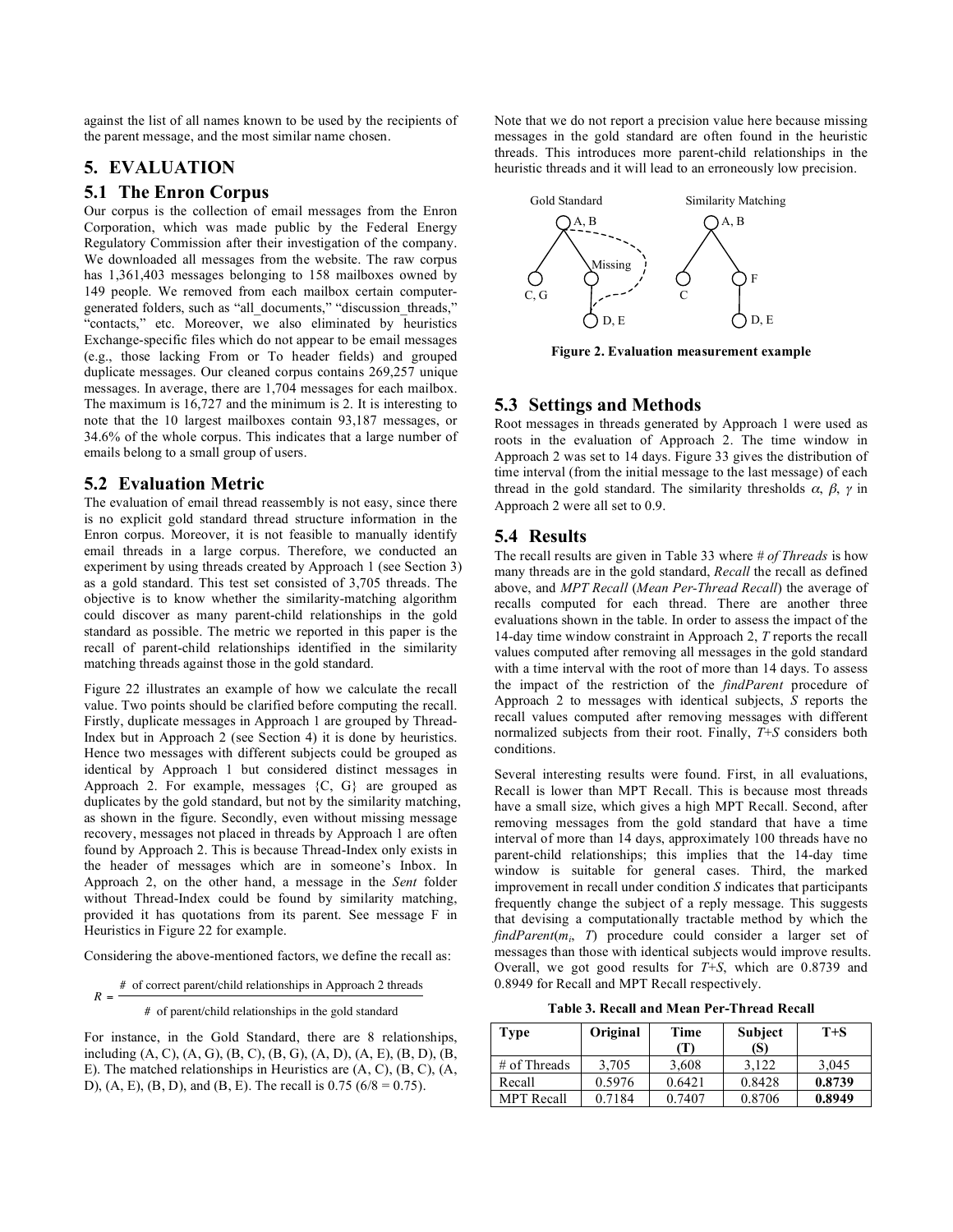

**Figure 3. The distribution of communication time period of threads generated by Approach 1**

# **6. DISCUSSION**

In this section we first report the statistics of identified threads by Approach 2 in our corpus and then discuss advantages/disadvantages of both proposed approaches.

It should be noted that these algorithms are aimed only at reconstructing the original parent-child relations of messages, caused by users replying to or forwarding existing messages. This is valuable, but the recovered structure does not necessarily reflect the structure of *topic* relations. For example, especially in Approach 1, we often observed messages that replied to a much earlier message, but introduced a completely new topic. It may be that users refer to the earlier message as a record of the correspondent's email address. More rarely, a single thread begins on one topic, then includes an "aside" that takes the conversation in a new direction. If one's goal is topic segmentation rather than thread reconstruction, one possible avenue is the extension of Approach 2 to take into consideration the semantic similarity between the unquoted part of a message and its quotation.

## **6.1 Thread Statistics**

Using the similarity-matching algorithm on the Enron corpus, we obtained 32,910 email threads, which consist of 95,259 unique messages. The mean thread size is 3.14, with a mean depth of 1.71. The median thread size is 2. The total number of threads with 2 to 5 messages is 30,940; only 1,970 have more than five. Hence, the corpus contains a large number of small threads. The distribution of thread size is given in Table 44.

Interestingly, and unexpectedly, the number of children of a message was only very weakly correlated with the number of recipients of the message ( $r = 0.0395$ ,  $p \ll 0.001$ ). That is, messages sent to more people just barely elicit more replies; this phenomenon merits further study.

Prior to missing message recovery, the similarity-matching algorithm yielded 8,077 thread nodes without a corresponding message, out of a total of 103,183 nodes (7.3%). The missing message recovery procedure was able to recover message content for more than half of those nodes (4,850), reducing the missingmessage rate to 3.1%.

Of the recovered nodes, 359 (7.4%) were found to contain more than one distinct recovered message, generating a total of 430 additional sibling nodes. By contrast, 7,222 of the 52,792 non-root nodes whose message was extant had siblings (13.9%). This

discrepancy suggests that a substantial fraction of missing messages have siblings whose existence the algorithm was not able to infer.

**Table 4. Distribution of email threads (without missing message recovery) on the thread size**

| <b>Thread Size</b> |     |       |     |    |  |       |           |  |  |  |  |
|--------------------|-----|-------|-----|----|--|-------|-----------|--|--|--|--|
| # of Threads       |     | 9.941 |     |    |  | 2,868 |           |  |  |  |  |
| $\approx$          |     |       |     |    |  |       | $10 - 20$ |  |  |  |  |
| $\approx$          | 406 |       | 241 | 70 |  |       |           |  |  |  |  |

## **6.2 Approach 1** *vs.* **Approach 2**

The advantages of Approach 1, the header-based method, are that the algorithm is simple to implement, and that it essentially never makes a "false positive" inference of a parent-child relationship. But it has several disadvantages. First, the Thread-Index header is not always available; a review of 52,878 personal emails of one of the authors found the header present in only 6.4% of messages.



#### **Figure 4. External exchange example**

Second, the approach suffers "false negatives" in a common case: when a child message is from a person whose email address is not in the same domain as that of the sender of the parent message (i.e., external exchange), the Thread-Index is encoded in a different way. In Figure 45, assume A, C, D are messages sent by "Jeff Pearson"  $\leq$ tuckiejeff@hotmail.com>, and B is the message replied to A by "Jonathan McKay" <jmckay@enron.com>. Since Jeff Pearson's messages were sent from hotmail.com, the Thread-Indexes for C and D were encoded in a different way. And this causes Approach 1 to fail to link the messages. Unfortunately, as far as we can discern, there is no way to decode that kind of Thread-Index. As a consequence, if there are any external exchange messages in a thread, the thread will be split into several small threads.

Approach 2, the similarity-matching method, has as its main advantages its general applicability, even when there is no Exchange header, and its capability to recover missing messages. Approach 2 does have several shortcomings, however. First, it has some potential for false positives when linking children to a very short parent message. However, judicious use of the time and sender-recipient heuristics makes this problem rare. Second, like Approach 1, suffers false negatives when the required data is missing; in this case, if a child message does not include quoted material from the parent. Indeed, this is why the measured recall under condition *T*+*S* was still only 0.87, rather than 1.0.

The effectiveness of Approach 2 was also reduced by the constraints introduced to improve its computational tractability. The time window constraint helps reduce the searching scope of candidate emails, but some messages do reply to their parents after a long time period. Second, the constraint that candidate parent messages have the same normalized subject, which vastly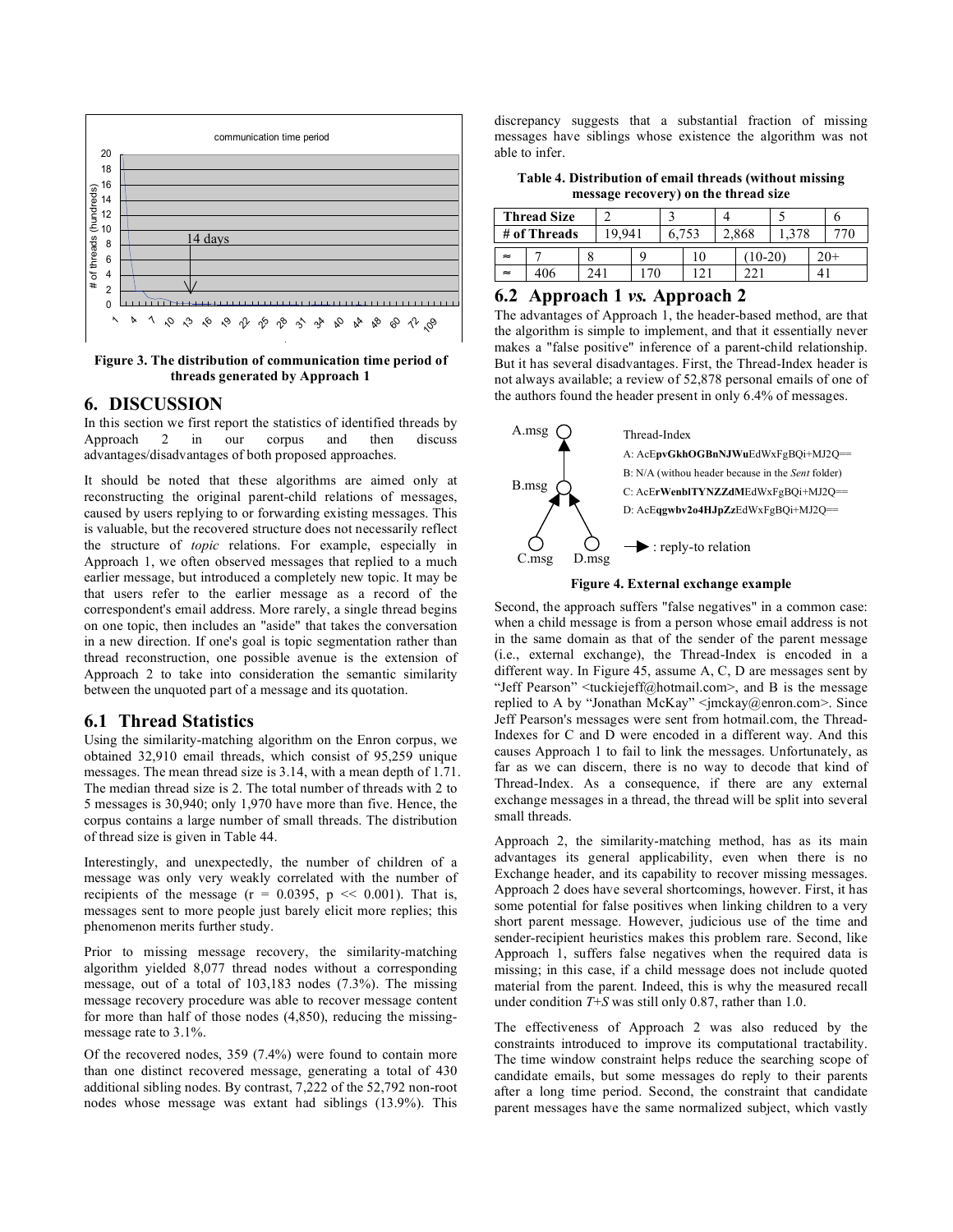narrows the search scope, has a significant impact on its accuracy. Consider the thread in Figure 56, which was reconstructed by Approach 1; all messages in this example have different normalized subject lines. In this case, Approach 2 will return *five* different threads, each with only one root message. According to our observations, this situation reflects an interesting usage of email communications – sometimes users follow the email thread but change the subject line to stray from the main topic of the original thread. Hence, if topic rather than reply-forward relationships are a focus, this disadvantage might instead become an asset.

#### **Thread-Index**



#### **Figure 5. An example thread within which messages have different normalized subjects**

Finally, as mentioned before, under the same condition that no missing-message-recovery is applied, missing messages in threads by Approach 1 are often found in threads by Approach 2. For example, in Figure 67, messages 381316 and 383148 do not have Thread-Index because they are in someone's *Sent* folder. In the thread generated by Approach 1, according to the Thread-Index value, we can only know there is a missing message between messages 379294 and 382972. It is obvious that Approach 2 is better than Approach 1 since Approach 2 is on the basis of the content similarity between two messages it also links messages in the absence of header information.





## **6.3 Small Manual Evaluation**

The chief obstacle we encountered in evaluation is that there is no good gold standard for evaluation because there is no explicit thread structure information in the Enron corpus, and it is hard to manually identify email threads in a large corpus. In order to have a clearer image of our proposed threading methods, we conducted a small manual evaluation. We randomly selected 20 initial messages and collected all messages with the same normalized subjects as candidates to construct thread trees manually. (Only 20 messages were selected for evaluation because it cost time to generate threads manually from a large corpus.) Then all 20 root messages were used to generate threads by applying both proposed approaches. As a result, we obtained a mean average recall of 0.7475 for Approach 1 and 0.9338 for Approach 2. This result suggests that Approach 2 can indeed be highly effective, with the caveat that this manual evaluation did not account for the possibility of changed subjects in child messages.

#### **7. Conclusion**

This paper introduces two methods to email thread reassembly. One exploits a previously undocumented header from the Microsoft Exchange Protocol, and the other links messages by measuring similarity between the quoted material of a child message and the unquoted part of a parent message. It takes account of several heuristics as well, such as subject, time, and sender/recipient relationships among emails. Furthermore, we also discuss how to identify and recover missing messages which are not present in the email corpus, but whose content can be extracted from quoted texts in extant messages.

Both approaches were evaluated using the Enron email corpus. Approach 1 is simple to implement, and it performs reasonably well in most cases. However, it fails to handle external exchanges, when a child message is from a person whose email address is not in the same domain as that of the sender of the parent. This probably restricts its use to corpora such as the Enron corpus, wherein most messages of interest are sent within a single organization. Approach 2 has broader applicability, but fails when the child message does not quote the parent, and as tested does not handle threads with varying subject lines. A combined approach, employing Approach 1, Approach 2 (with modifications to better handle changed subjects), and an RFC header-based approach as appropriate, is an obvious possibility that may prove useful.

Finally, both Approach 1 and Approach 2 aim to reconstruct parent-child relationships formed by reply or forwarding, which might not shed adequate light on the topic structure of a conversation. The similarity-matching approach may be extended to address this problem by employing not just the simple unigram overlap similarity measure, but any of several more sophisticated lexical cohesion measures employed in topic segmentation of multi-party speech [3].

## **8. Acknowledgements**

This work was supported by the National Science Council's GSSAP Program (grant number: 094-2917-I-009-004) and the National Science Foundation's KDD program, a joint program with the National Security Agency. Any opinions, findings, and conclusions or recommendations expressed in this paper are those of the authors only. We also thank Dr. Owen Rambow, Dr. Kathy McKeown, the Columbia NLP Group (Columbia University) and the Database Lab (National Chiao Tung University) for their valuable comments.

## **9. REFERENCES**

- [1] Carvalho, V. R., and Cohen, W. W. On the Collective Classification of Email "Speech Acts". In *Proceedings of the SIGIR-200*5 (Salvador, Brazil. 2005).
- [2] Carenini, G., Ng, R., Zhou, X., and Zwart, E. Discovery and Regeneration of Hidden Emails. In *Proceedings of the SAC 2005*. (Santa Fe, New Mexico. 2005).
- [3] Craswell, N., de Vries, A. P., and Soboroff, I.. Overview of the TREC-2005 Enterprise Track. *In Proceedings of the TREC 2005* (Gaithersburg, MD. 2005).
- [4] Galley, M., McKeown, K., Fosler-Lu, E., and Jing, H. Discourse segmentation of multi-party conversation. *In Proceedings of the 41st Annual Meeting of the Association for Computational Linguistics (ACL '03)* (Sapporo, Japan,